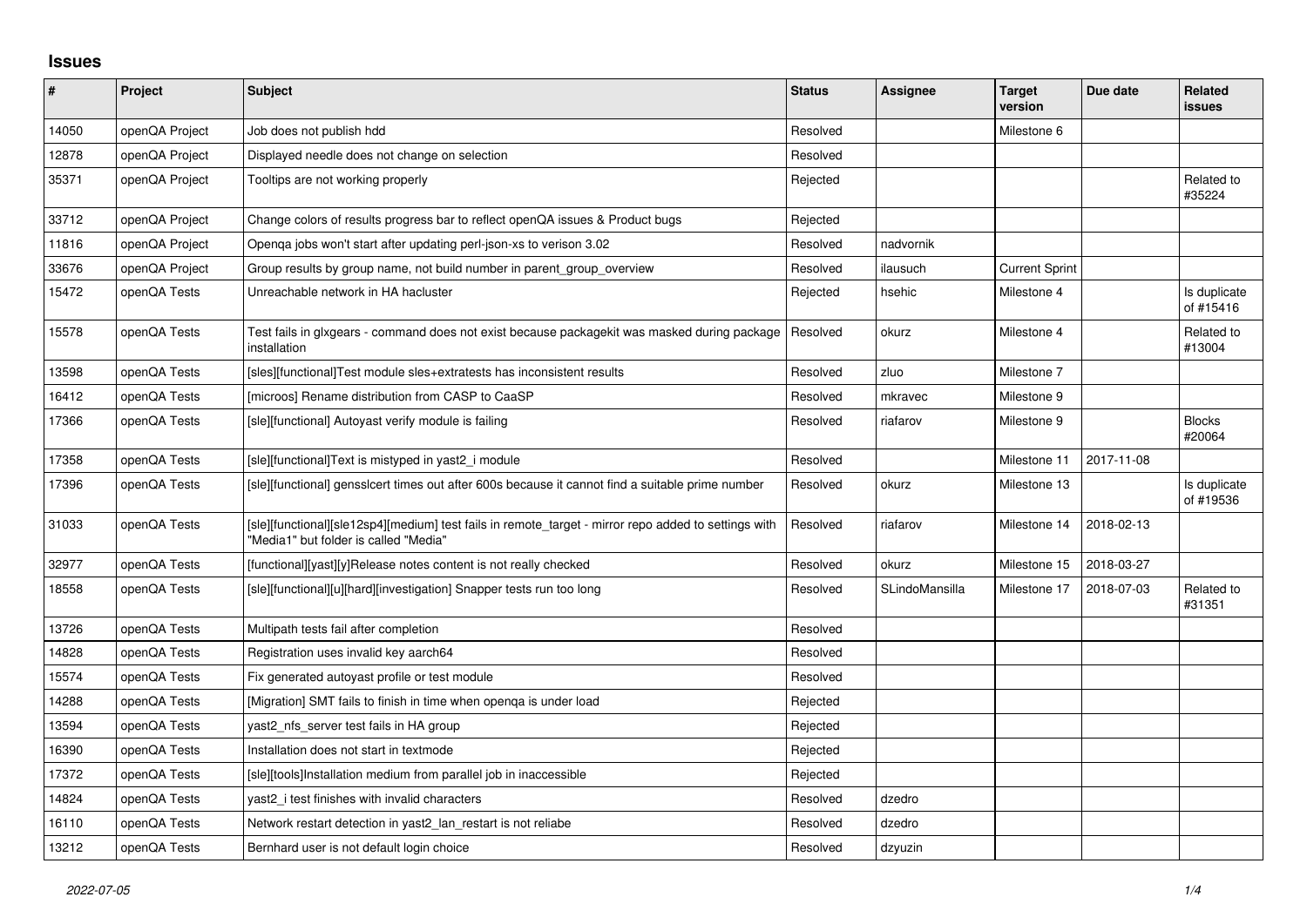| $\sharp$ | Project      | <b>Subject</b>                                                          | <b>Status</b> | Assignee    | <b>Target</b><br>version | Due date | Related<br><b>issues</b> |
|----------|--------------|-------------------------------------------------------------------------|---------------|-------------|--------------------------|----------|--------------------------|
| 19044    | openQA Tests | [ha][scc]test fails in drbd                                             | Resolved      | Idevulder   |                          |          |                          |
| 13698    | openQA Tests | Crash test is failing                                                   | Resolved      | michalnowak |                          |          |                          |
| 16056    | openQA Tests | Test fails in yast2_tftp                                                | Resolved      | michalnowak |                          |          |                          |
| 16210    | openQA Tests | Test results are inconsistent in yast2_samba                            | Resolved      | michalnowak |                          |          |                          |
| 17374    | openQA Tests | Used repository does not exist on download.suse.de                      | Resolved      | michalnowak |                          |          |                          |
| 17376    | openQA Tests | Login check types types invalid characters                              | Resolved      | michalnowak |                          |          |                          |
| 16364    | openQA Tests | Test fails in register_system because of short timeout                  | Resolved      | mitiao      |                          |          |                          |
| 16368    | openQA Tests | Test fails in online_migration_setup                                    | Resolved      | mitiao      |                          |          | Related to<br>#16718     |
| 33094    | openQA Tests | [microos] Installation with different keyboard                          | New           | mkravec     |                          |          |                          |
| 9526     | openQA Tests | Use tests not specific to JeOS for all SUSE distributions               | Resolved      | mkravec     |                          |          |                          |
| 11310    | openQA Tests | fix failing update tests                                                | Resolved      | mkravec     |                          |          |                          |
| 11656    | openQA Tests | Check that system can not be installed without accepting the license    | Resolved      | mkravec     |                          |          |                          |
| 13214    | openQA Tests | Next button is ignored in user_settings but works on second try         | Resolved      | mkravec     |                          |          | Related to<br>#14102     |
| 13700    | openQA Tests | yast2_i test failing on low timeout                                     | Resolved      | mkravec     |                          |          |                          |
| 13708    | openQA Tests | xterm fails to start during sleep                                       | Resolved      | mkravec     |                          |          |                          |
| 13710    | openQA Tests | yast2_lan fails on script_sudo matching previous password prompt        | Resolved      | mkravec     |                          |          |                          |
| 13784    | openQA Tests | yast2_ftp test is failing on invalid certificate                        | Resolved      | mkravec     |                          |          |                          |
| 14164    | openQA Tests | Autoyast license test use wrong devices                                 | Resolved      | mkravec     |                          |          |                          |
| 17546    | openQA Tests | Set up SLES-JeOS-SP3 in openQA                                          | Resolved      | mkravec     |                          |          |                          |
| 19488    | openQA Tests | [microos] Add cluster deployment test for KVM images using cloud-config | Resolved      | mkravec     |                          |          |                          |
| 19490    | openQA Tests | [microos] Set up stagings                                               | Resolved      | mkravec     |                          |          |                          |
| 20462    | openQA Tests | [microos] Export logs from autoyast nodes                               | Resolved      | mkravec     |                          |          |                          |
| 16054    | openQA Tests | Test fails in yast2_nis after job restart                               | Resolved      | mkravec     |                          |          |                          |
| 20666    | openQA Tests | [microos] Improve transactional-update test                             | Resolved      | mkravec     |                          |          |                          |
| 20684    | openQA Tests | [microos] Split stack_controller tests into modules                     | Resolved      | mkravec     |                          |          |                          |
| 20686    | openQA Tests | [microos] Test for cluster updates                                      | Resolved      | mkravec     |                          |          |                          |
| 16098    | openQA Tests | yast2_lan_restart test has soft_failures referencing fixed bugs         | Resolved      | mkravec     |                          |          |                          |
| 20908    | openQA Tests | [microos] Setup CaaSP 2.0 in openQA                                     | Resolved      | mkravec     |                          |          |                          |
| 27991    | openQA Tests | [microos] Test retry on failed orchestrations                           | Resolved      | mkravec     |                          |          |                          |
| 32365    | openQA Tests | [microos] Add test for release notes                                    | Resolved      | mkravec     |                          |          |                          |
| 16212    | openQA Tests | Test fails in vnc_two_passwords                                         | Resolved      | mkravec     |                          |          |                          |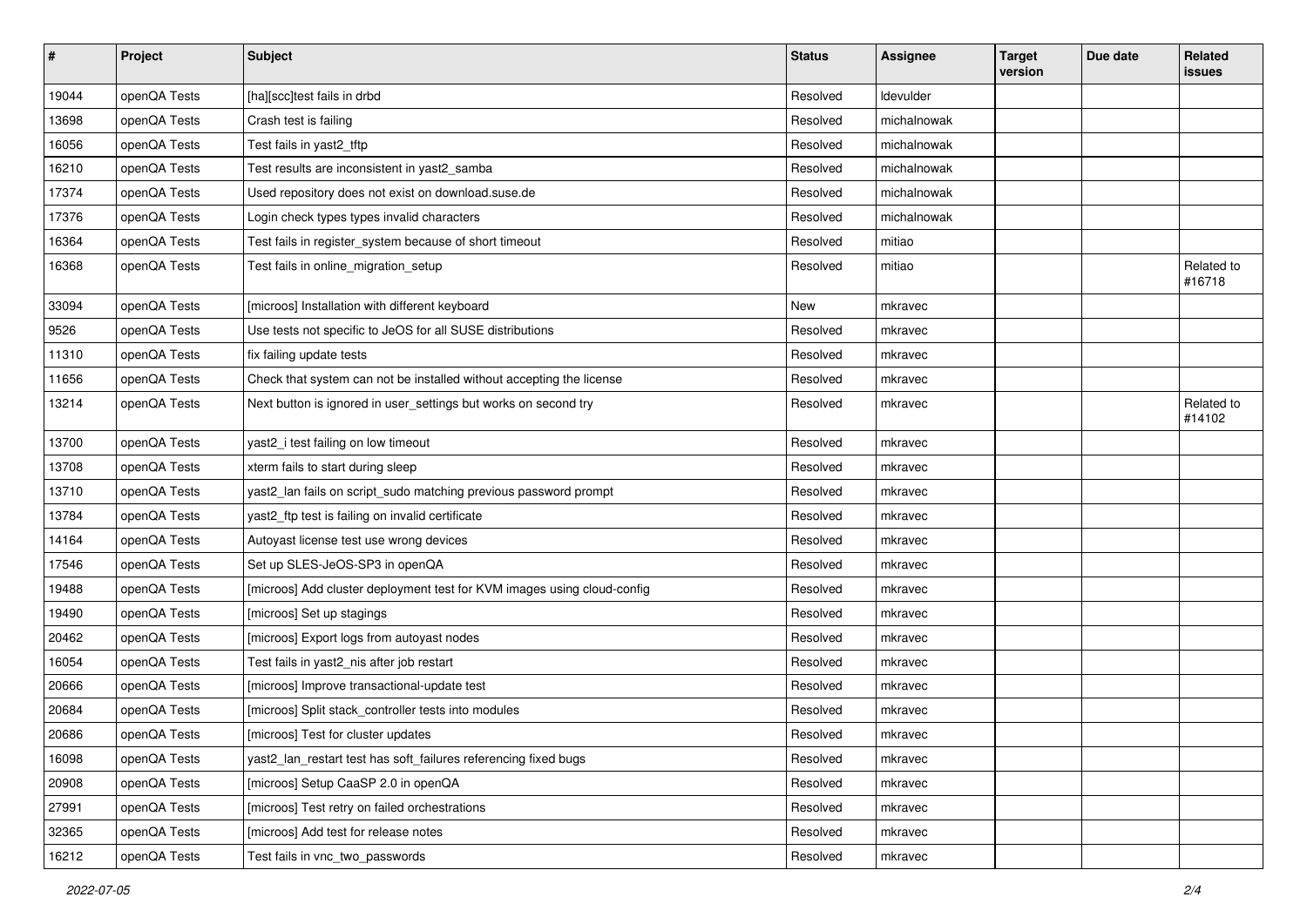| $\vert$ # | Project      | <b>Subject</b>                                                                  | <b>Status</b> | <b>Assignee</b> | <b>Target</b><br>version | Due date | Related<br><b>issues</b>  |
|-----------|--------------|---------------------------------------------------------------------------------|---------------|-----------------|--------------------------|----------|---------------------------|
| 33730     | openQA Tests | [microos] Test fails to find conformance test results                           | Resolved      | mkravec         |                          |          |                           |
| 33787     | openQA Tests | [microos] Add tests for add master nodes / removal of nodes                     | Resolved      | mkravec         |                          |          |                           |
| 34528     | openQA Tests | [microos] Fix first login issue on VMX images                                   | Resolved      | mkravec         |                          |          |                           |
| 16612     | openQA Tests | Autoyast installation does not have second stage on CaaSP                       | Resolved      | mkravec         |                          |          |                           |
| 34630     | openQA Tests | [microos] Make CaaSP mutexes smarter                                            | Resolved      | mkravec         |                          |          |                           |
| 35278     | openQA Tests | [microos] Implement cluster deployment with cri-o instead of docker             | Resolved      | mkravec         |                          |          |                           |
| 9656      | openQA Tests | Add name to RAID array during partitioning                                      | Closed        | mkravec         |                          |          |                           |
| 13210     | openQA Tests | OpenQA is testing SP1 instead of SP2                                            | Closed        | mkravec         |                          |          | Is duplicate<br>of #13156 |
| 13596     | openQA Tests | yast2 sw_single command fails with segmentation fault                           | Rejected      | mkravec         |                          |          |                           |
| 19468     | openQA Tests | [microos] test fails in oci_install                                             | Resolved      | mkravec         |                          |          |                           |
| 34627     | openQA Tests | [microos] Fix race condition when using certificate that is still generated     | Rejected      | mkravec         |                          |          |                           |
| 23420     | openQA Tests | [microos] Test that /var/lib/docker is on separate partition                    | Resolved      | mkravec         |                          |          |                           |
| 30355     | openQA Tests | [caasp] Tie velum footer to BETA variable                                       | Resolved      | mkravec         |                          |          |                           |
| 30796     | openQA Tests | [microos] Make MicroOS tests more reliable                                      | Resolved      | mkravec         |                          |          |                           |
| 31393     | openQA Tests | [CaaSP] Make sure kubeconfig is downloaded before tests continue                | Resolved      | mkravec         |                          |          |                           |
| 31519     | openQA Tests | [microos] Update repository is ready in transactional-update test on kubic      | Resolved      | mkravec         |                          |          |                           |
| 31786     | openQA Tests | [microos] Nonce does not match                                                  | Resolved      | mkravec         |                          |          |                           |
| 33112     | openQA Tests | [microos] Test images-next                                                      | Resolved      | mkravec         |                          |          |                           |
| 34672     | openQA Tests | [microos] Use mixed case for node names                                         | Resolved      | mkravec         |                          |          |                           |
| 35530     | openQA Tests | [microos] Worker nodes fail to login after reboot                               | Resolved      | mkravec         |                          |          |                           |
| 31390     | openQA Tests | [CaaSP] Retry if update fails                                                   | Closed        | mkravec         |                          |          |                           |
| 31588     | openQA Tests | [microos] Add MicroOS role test into openQA                                     | Closed        | mkravec         |                          |          |                           |
| 35137     | openQA Tests | [microos] Test openQA workers realiability under load                           | Closed        | mkravec         |                          |          |                           |
| 35613     | openQA Tests | [microos] Test fails to reboot                                                  | Closed        | mkravec         |                          |          |                           |
| 30802     | openQA Tests | [microos] Add test for kured reboot method                                      | Rejected      | mkravec         |                          |          |                           |
| 31468     | openQA Tests | [microos] Cloud-config for VMX images has outdated repository                   | Rejected      | mkravec         |                          |          |                           |
| 33790     | openQA Tests | [microos] Add test for container registry                                       | Rejected      | mkravec         |                          |          |                           |
| 35982     | openQA Tests | [microos] Properly check that nodes are UP after reboot                         | Rejected      | mkravec         |                          |          |                           |
| 36135     | openQA Tests | [microos] Update cloud-config ntp section                                       | Rejected      | mkravec         |                          |          |                           |
| 13600     | openQA Tests | Shutdown action is not completed                                                | Resolved      | okurz           |                          |          |                           |
| 14198     | openQA Tests | [sles][functional]Licenses are not displayed for add-ons installed from network | Resolved      | okurz           |                          |          |                           |
| 15586     | openQA Tests | Tar fails because file changed during archive creation                          | Resolved      | okurz           |                          |          |                           |